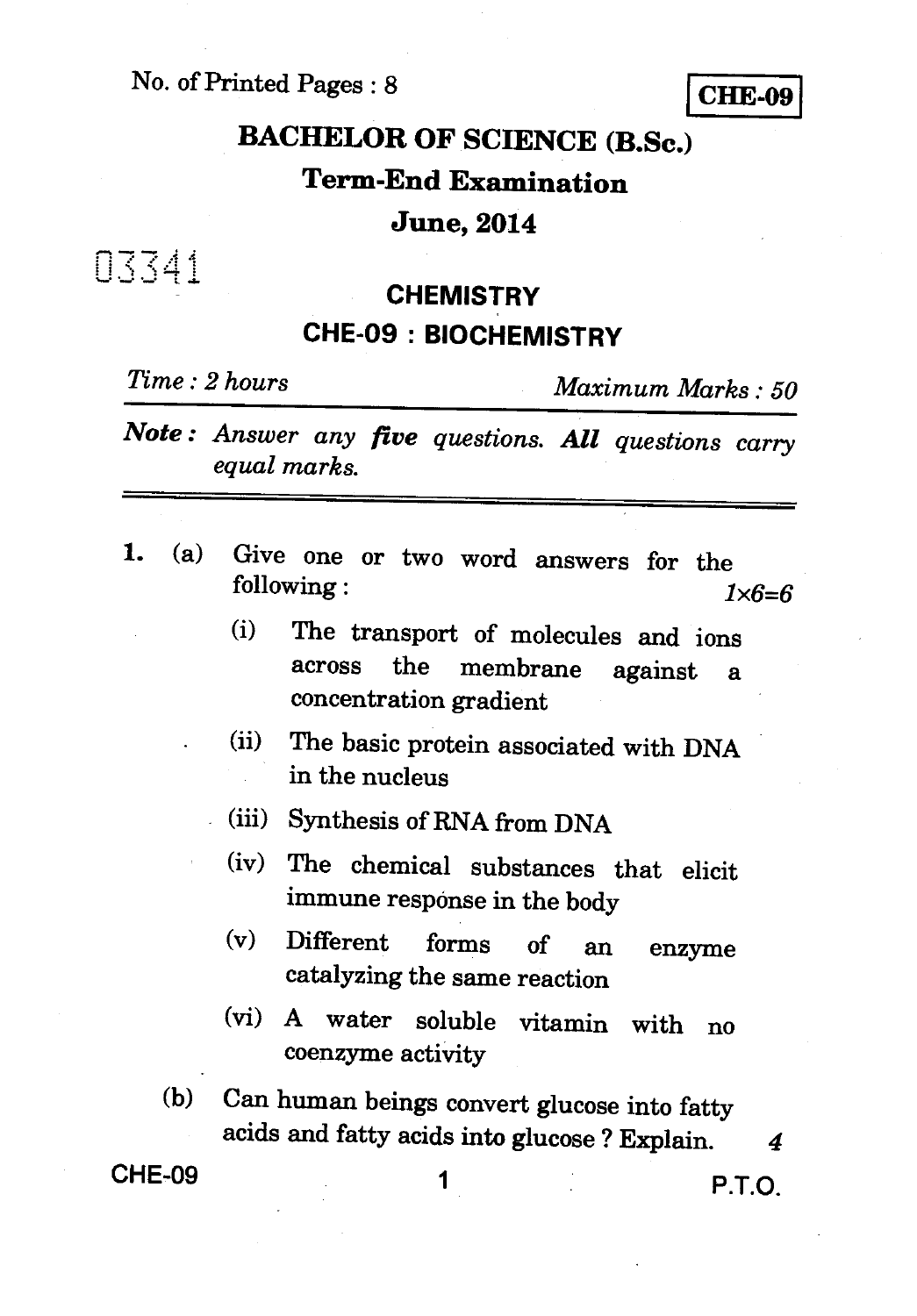- **2.** (a) Give the importance of initiation and 2 termination codons. • (b) Describe the proof reading activity of DNA 3 polymerase. (c) When a DNA solution is heated beyond a certain temperature, there is an increase in 3 UV absorption. Explain. (d) List the non-covalent interactions involved  $\overline{2}$ in protein folding. **3.** (a) Write short notes on any *two* of the following :  $2\frac{1}{2} \times 2 = 5$ (i) S-phase of cell cycle Allosteric Enzymes  $(ii)$ (iii) Cellular Immunity (b) Give any two differences between degradation and biosynthesis of fats. (c) What are reducing sugars ? Name any two tests for their identification.
	- **4.** (a) What is red drop ? Describe the role of 6 photosystem **II** in photosynthesis.

 $\boldsymbol{2}$ 

3

4

(b) Why is TCA cycle called the amphibolic pathway ? Explain.

#### **CHE-09 2**

 $\mathbf{r}$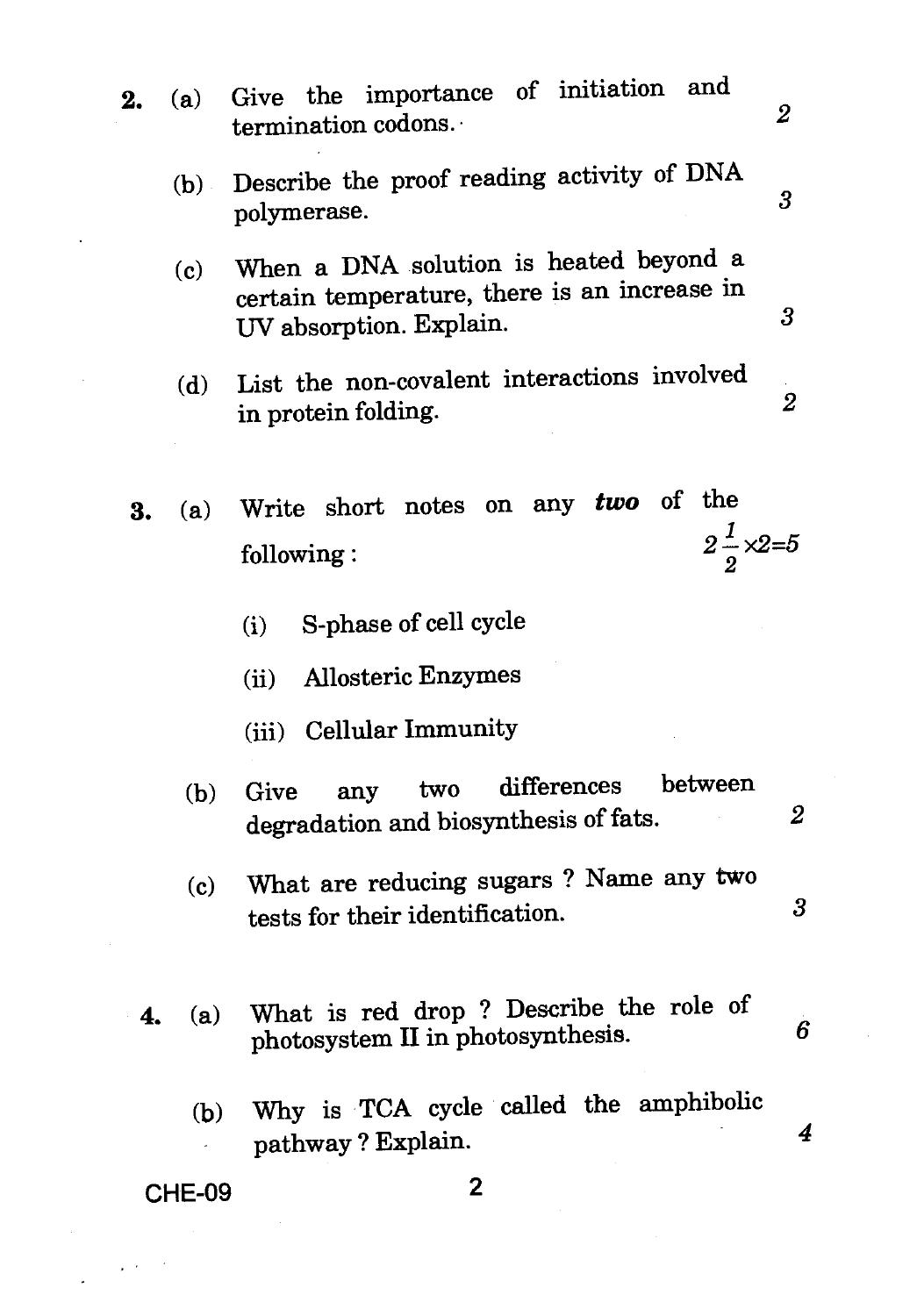- **5. (a) Give function of the following in brief (any three**):  $2x3=6$ 
	- **(i) Plasmid DNA**
	- **(ii) Vasopressin**
	- **(iii) Vitamin A**
	- **(iv) Golgi Bodies**
	- (b) What is fermentation biotechnology **Describe the production of vinegar by this method.** 4
- **6.** Answer the following in brief :  $2 \times 5 = 10$

- **(a) What type of amino acids are responsible for the acid-base behaviour of proteins ? Give an**  example of each type.
- **(b) Define coenzyme and give an example.**
- (c) What is  $K_m$  and what does a low value of  $K_m$ **signify ?**
- **(d) What are the factors that control membrane fluidity ?**
- **(e) ATP is the molecule of choice for its role as energy carrier for different life processes. Explain.**

**CHE-09 3 P.T.O.**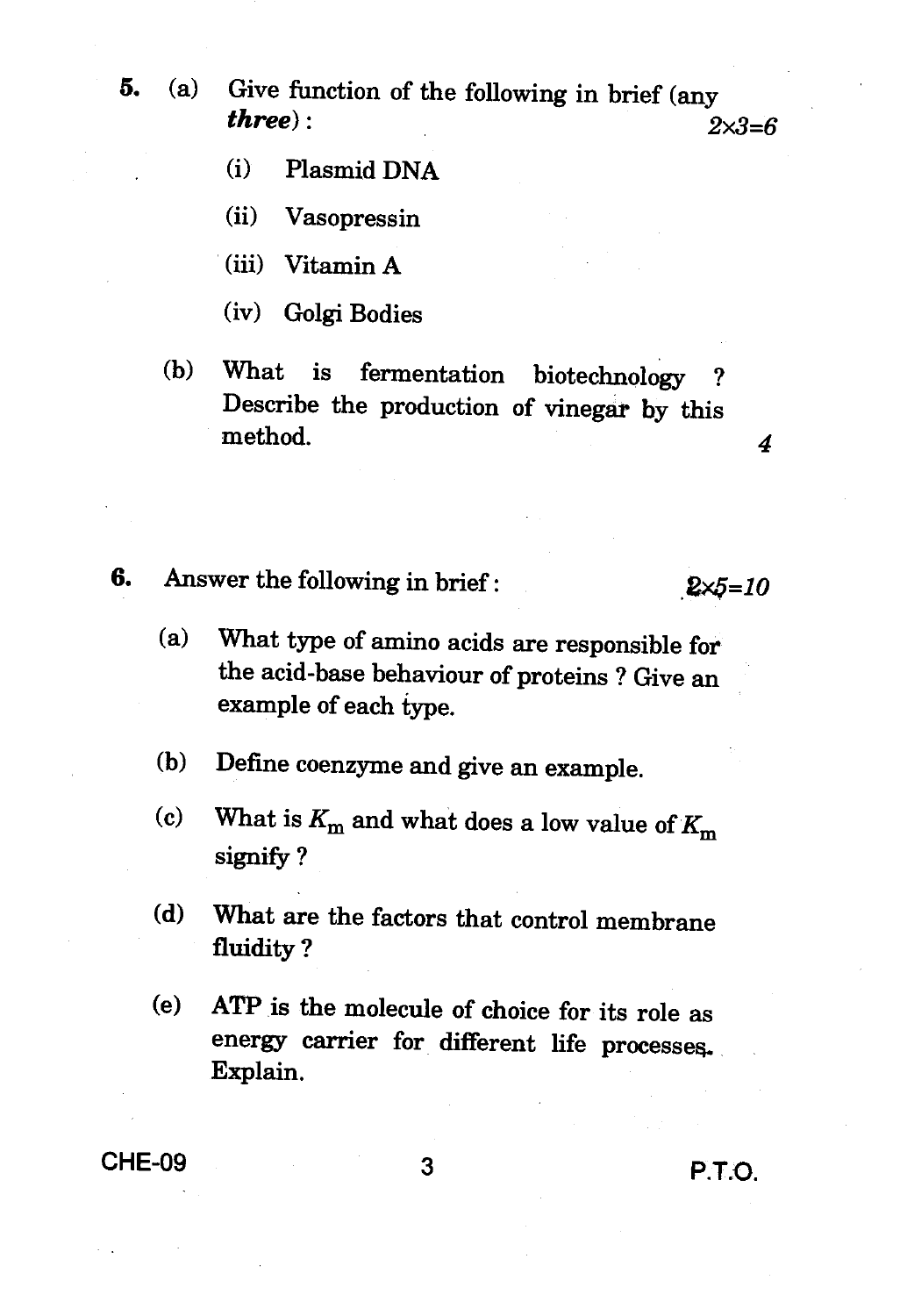- *7.* (a) Describe the different mechanisms of antigen — antibody interactions. *4* 
	- (b) Differentiate between any *three* of the<br> $c_1$ lexing point giving examples  $2 \times 3 = 6$ following pairs giving examples : *2x3=6* 
		- (i) Substrate level and Oxidative phosphorylation
		- (ii) DNA polymerase and RNA polymerase
		- (iii) Competitive and Non-competitive inhibition of enzyme
		- (iv) Codons and Anticodons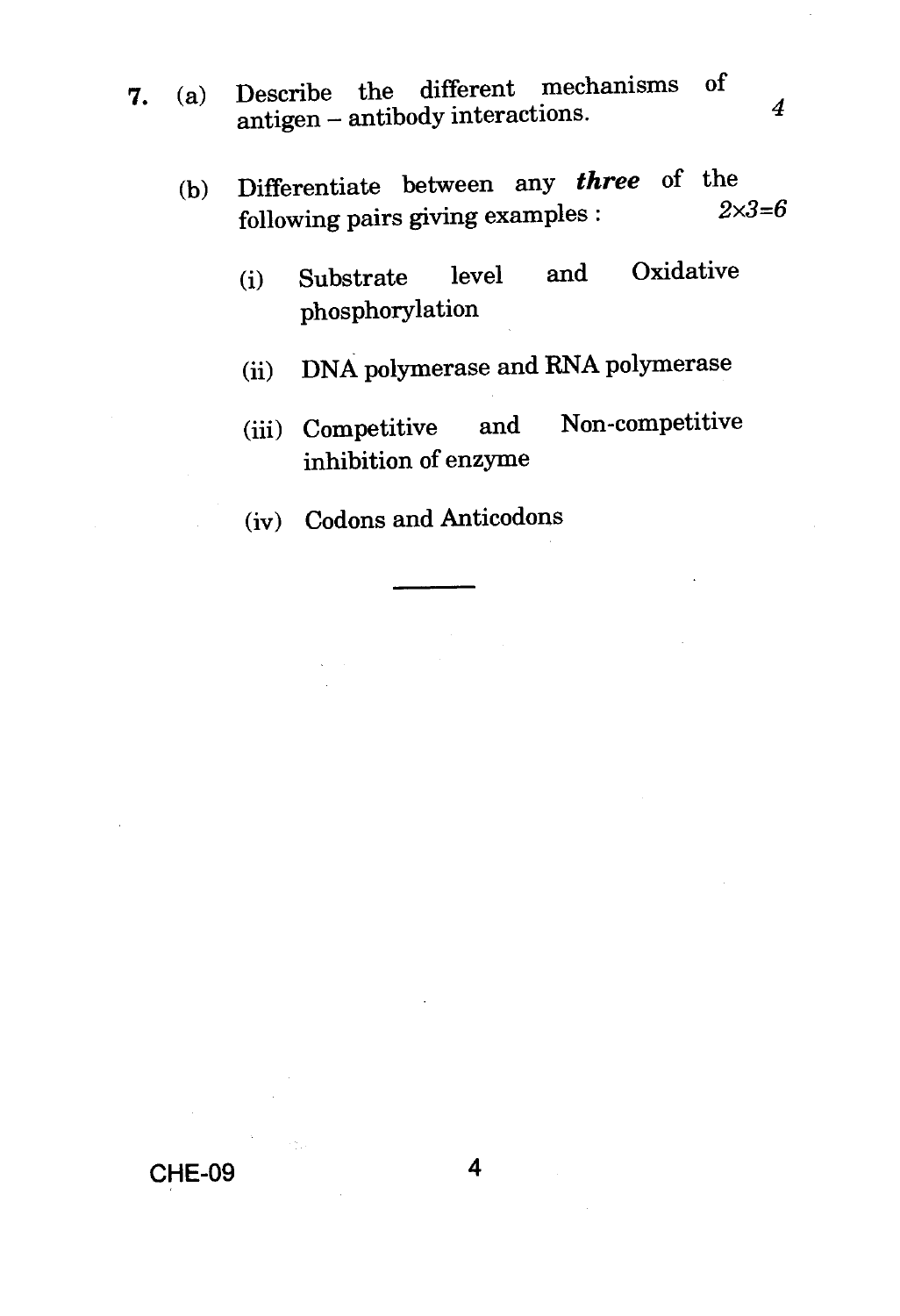## सी.एच.ई.-09

#### विज्ञान स्नातक (बी.एस सी.)

## सत्रांत परीक्षा

#### जून, 2014

### रसायन विज्ञान सी.एच.ई.-09:जैव रसायन

| समय : २ घण्ट<br>अधिकतम अक : 50 |                                                                                                                                                                                                                                                                                                                                                                                                                                                                                       |               |
|--------------------------------|---------------------------------------------------------------------------------------------------------------------------------------------------------------------------------------------------------------------------------------------------------------------------------------------------------------------------------------------------------------------------------------------------------------------------------------------------------------------------------------|---------------|
| नोट :                          | किन्हीं <b>पाँच</b> प्रश्नों के उत्तर दीजिए । <b>सभी</b> प्रश्नों के अंक समान<br>हैं ।                                                                                                                                                                                                                                                                                                                                                                                                |               |
| (क)<br>1.<br>(ख)               | निम्नलिखित के लिए एक या दो शब्द का उत्तर<br>दीजिए :<br>सांद्रण प्रवणता के विपरीत झिल्ली के आर-पार<br>(i)<br>अणुओं तथा आयनों का गमन<br>(ii) नाभिक में DNA से संबंधित क्षारक प्रोटीन<br>(iii) DNA से RNA का संश्लेषण<br>(iv) शरीर में प्रतिरक्षण अनुक्रिया उत्पन्न करने वाले<br>रासायनिक पदार्थ<br>(v) समान अभिक्रिया को उत्प्रेरित करने वाले एज़ाइम<br>के विभिन्न रूप<br>(vi) बिना किसी सहएंज़ाइमी क्रिया वाला जल-विलेय<br>विटामिन<br>क्या मनुष्य ग्लूकोस को वसा अम्लों तथा वसा अम्लों | $1\times 6=6$ |
|                                | को ग्लूकोस में परिवर्तित कर सकते हैं ? व्याख्या<br>कीजिए ।                                                                                                                                                                                                                                                                                                                                                                                                                            | 4             |
| <b>CHE-09</b>                  | 5                                                                                                                                                                                                                                                                                                                                                                                                                                                                                     | P.T.O.        |

P.T.O.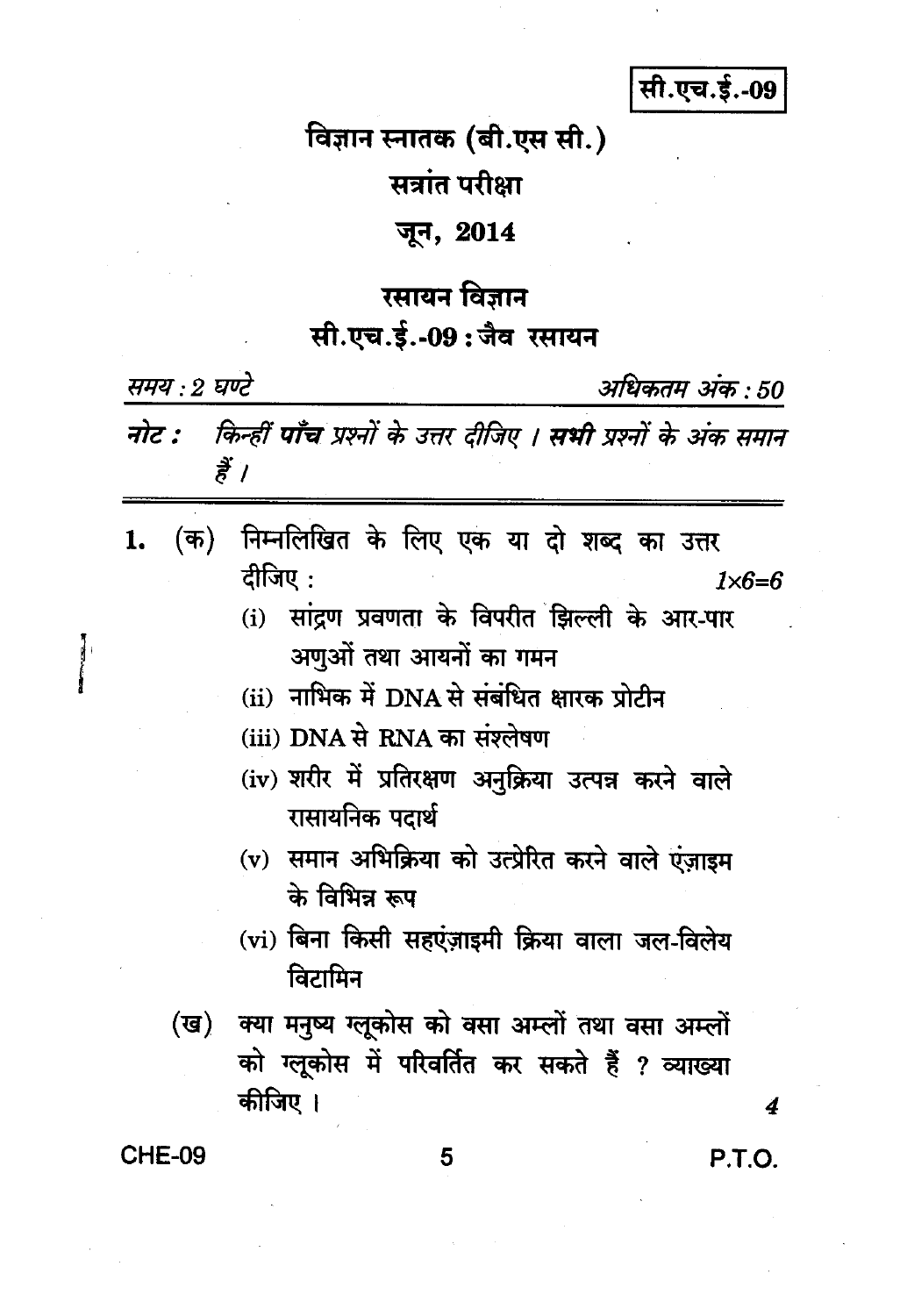| 2. | (क)     | प्रारंभन तथा समापन कोडाँनों के महत्त्व बताइए ।                                                                                                                                                  | 2                |
|----|---------|-------------------------------------------------------------------------------------------------------------------------------------------------------------------------------------------------|------------------|
|    | (ख)     | DNA पॉलीमरेस की प्रूफ रीडिंग क्रिया का वर्णन<br>कीजिए ।                                                                                                                                         | 3                |
|    | $(\pi)$ | DNA के विलयन को एक निश्चित ताप से अधिक पर<br>गर्म करने से UV अवशोषण में वृद्धि होती है। व्याख्या<br>कीजिए ।                                                                                     | 3                |
|    | (घ)     | प्रोटीन वलन में सम्मिलित असहसंयोजक<br>अन्योन्यक्रियाओं को सूचीबद्ध कीजिए ।                                                                                                                      | $\boldsymbol{2}$ |
| 3. | (क)     | निम्नलिखित में से किन्हीं <i>दो</i> पर संक्षिप्त टिप्पणियाँ<br>$2\frac{1}{2} \times 2 = 5$<br>लिखिए:<br>कोशिका चक्र की S-प्रावस्था<br>(i)<br>(ii) ऐलोस्टेरी एंज़ाइम<br>(iii) कोशिकीय प्रतिरक्षण |                  |
|    | (ख)     | वसाओं के निम्नीकरण तथा जैव-संश्लेषण के बीच कोई<br>दो अंतर लिखिए ।                                                                                                                               | $\boldsymbol{2}$ |
|    | (ग)     | अपचायक शर्करा क्या होती हैं ? उनके निर्धारण के<br>कोई दो परीक्षणों के नाम बताइए।                                                                                                                | 3                |
| 4. | (क)     | लाल पतन क्या होता है ? प्रकाश-संश्लेषण में<br>प्रकाश-निकाय II की भूमिका का वर्णन कीजिए ।                                                                                                        | 6                |
|    | (ख)     | $TCA$ चक्र को ऐम्फिबोलिक पथ क्यों कहा जाता है ?<br>व्याख्या कीजिए ।                                                                                                                             | 4                |

 $\begin{picture}(20,5) \put(0,0){\vector(0,1){10}} \put(15,0){\vector(0,1){10}} \put(15,0){\vector(0,1){10}} \put(15,0){\vector(0,1){10}} \put(15,0){\vector(0,1){10}} \put(15,0){\vector(0,1){10}} \put(15,0){\vector(0,1){10}} \put(15,0){\vector(0,1){10}} \put(15,0){\vector(0,1){10}} \put(15,0){\vector(0,1){10}} \put(15,0){\vector(0,1){10}} \put(15,0){\vector(0,$ 

**CHE-09** 

 $\ddot{\phantom{a}}$ 

 $\boldsymbol{6}$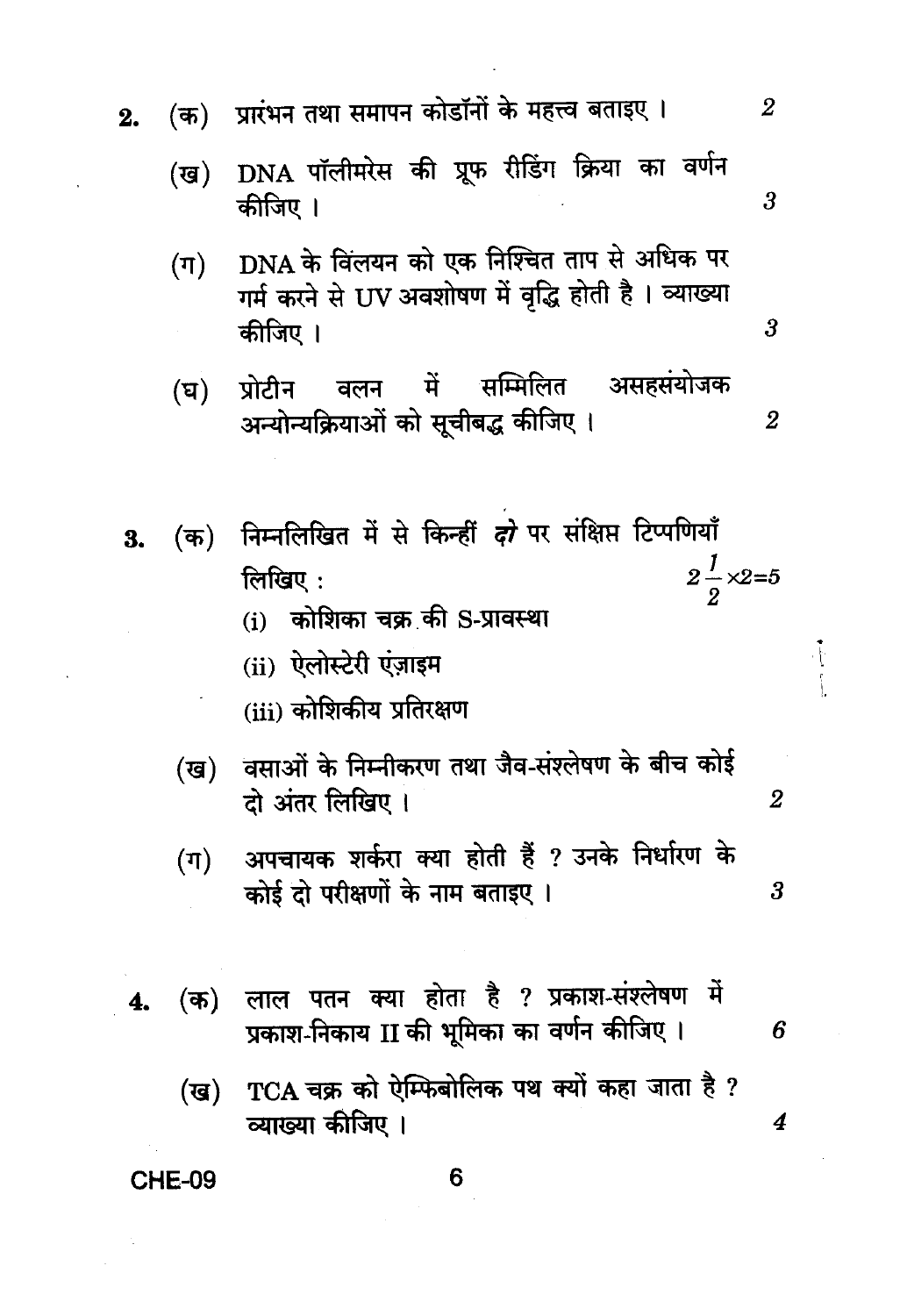- संक्षेप में निम्नलिखित के प्रकार्य (क) लिखिए 5. (कोई *तीन*) :  $2 \times 3 = 6$ 
	- (i) प्लैन्मिड  $DNA$
	- (ii) वैसोप्रेसिन
	- $(iii)$  विटामिन  $A$
	- (iv) गॉल्जी काय
	- किण्वन जैव-प्रौद्योगिकी क्या होती है ? इस विधि से (ख) सिरके के उत्पादन का वर्णन कीजिए ।
- निम्नलिखित के संक्षेप में उत्तर दीजिए: 6.  $2 \times 5 = 10$ 
	- प्रोटीनों के अम्ल-क्षारक व्यवहार के लिए कौन-से प्रकार (क) के ऐमीनो अम्ल उत्तरदायी होते हैं ? प्रत्येक प्रकार का एक-एक उदाहरण दीजिए ।
	- सहएंज़ाइम को परिभाषित कीजिए तथा इसका एक (ख) उदाहरण दीजिए ।
	- $K_{\rm m}$  क्या होता है तथा  $K_{\rm m}$  के निम्न मान का क्या  $(\pi)$ महत्त्व है ?
	- झिल्ली की तरलता का नियंत्रण करने वाले कारक (घ) कौन-से हैं ?
	- विभिन्न जीव प्रक्रियाओं के लिए ऊर्जा वाहक के रूप में (ভ) ATP की भूमिका के कारण यह एक इच्छित अण होता है । व्याख्या कीजिए ।

**CHE-09** 

P.T.O.

4